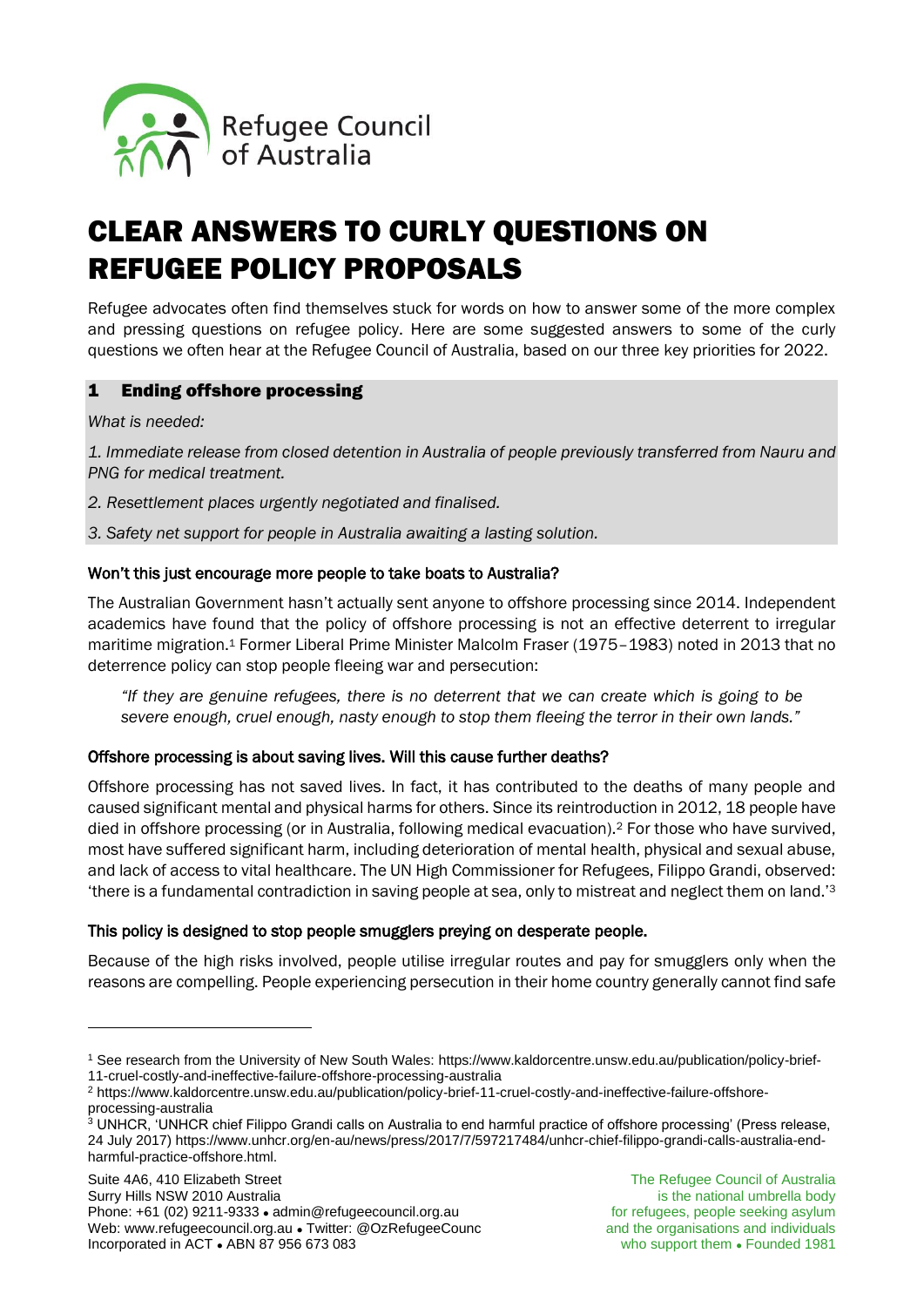and regular ways of travelling to Australia (or many other countries which have signed the Refugee Convention) because immigration officials systematically deny temporary visas to people who might seek to remain to seek asylum. Refugees might be able to get a tourist visa to some countries in Asia or the Middle East but, in almost every case, those countries have not signed the Refugee Convention and treat anyone with an expired visa as an illegal immigrant, even refugees recognised by the United Nations. With no legal status, no legal ways of supporting themselves and no option of returning home, engaging a smuggler becomes one of the few options available. If the Australian Government were serious about addressing people smuggling, it would focus on providing additional pathways to safety (such as the temporary visa options now available to Ukrainians) and working with our neighbours in Asia to better protect refugees.

# 2 Ending temporary protection

### *What is needed:*

*1. Repeal of the temporary protection system and immediate transfer of temporary protection visas to permanent visas.*

*2. Family reunion spaces made available for Temporary Protection Visas (TPV) and Safe Haven Enterprise Visa (SHEV) holders who have been separated (most of whom have been for a decade or more).*

*3. If the legislation is not repealed, urgent amendments to be made to allow TPV and SHEV holders to access other permanent options.*

## *Will this reward people for arriving without a visa by boat, and will it encourage more arrivals?*

Our proposal does not encourage more people to come by boat. This proposal only affects those who are already in Australia. Between July 2004 and November 2007, the Howard Government gave permanent protection to more than 9,500 refugees previously on TPVs but did not regard this as a pull factor. When Scott Morrison as Immigration Minister introduced the SHEV visa with a possible pathway to permanent residency, he also did not deem it to be a pull-factor.

#### *Will they take Australian jobs?*

Our proposal is for people who are already living in Australia and are likely to remain in Australia forever (despite being on a temporary visa). They are already contributing to our economy. Further, research based on data from Deloitte Access Economics shows that migrants and refugees increase Australia's Gross Domestic Product (GDP) and create, rather than take away, jobs.

Research from Curtin University and Murdoch University shows that giving refugees on TPVs and SHEVs will support people to settle into the community and contribute to the economy."<sup>4</sup> The permanent settlement of SHEV and TPV holders currently living in Australia is likely to generate around \$6.75 billion for the Australian economy over a five-year period. In addition, allowing SHEV and TPV holders to remain in Australia is also likely to increase total employment in Australia with around 57,233 FTE positions added to the Australian economy over a five-year period. Bringing additional family members will further increase these values, as demand for goods and services increase.

## *Are these people law-abiding residents?*

Our proposed policy is for people who have been recognised as refugees by the Australian Government. They have already been in Australia for at least nine years. During this time, they have been law abiding residents and upheld their obligations as per their visas (which includes abiding by a code of conduct and not breaking the law).

<sup>4</sup> John van Kooy (Sepember 2021), Supporting economic growth in uncertain times: Permanent pathways for Temporary Protection visa and Safe *Haven Enterprise visa holders,* [https://apo.org.au/node/314128.](https://apo.org.au/node/314128)